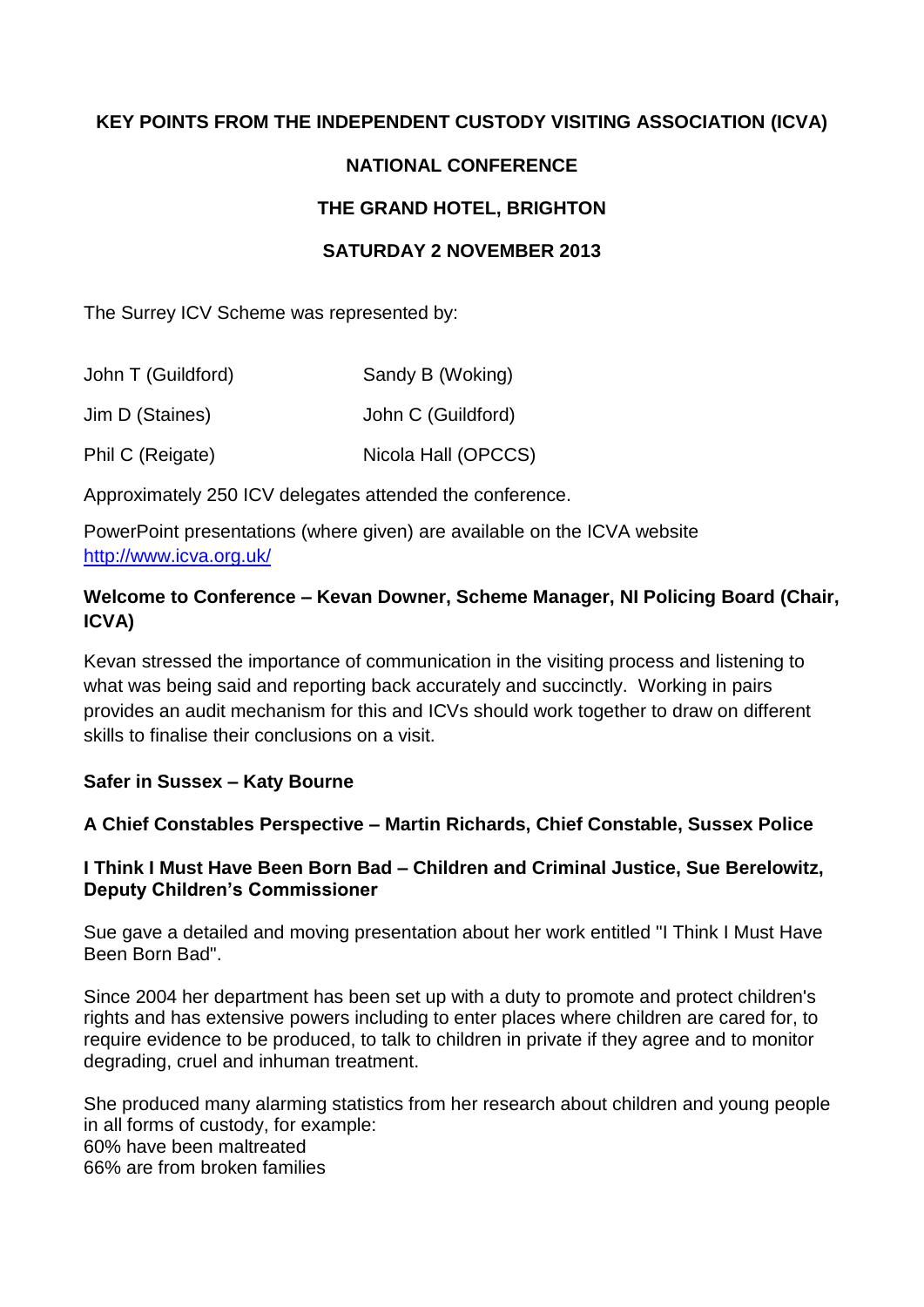33% have mental health problems Over 50% have communication problems

She cited examples of young people learning to read and write for the first time while in prison.

There is a significant prevalence of neurological disorders in young people in custody (all forms of custody), compared with the general population: Autistic spectrum disorder 15% (0.6-1.2%) Dyslexia 43-57% (10%) Communication disorders 60-90% (5-7%) where many young people do not understand orders or instructions given to them.

The Centre for Mental Health has produced a report called "A Need To Belong" about the mental health needs of young women in trouble with the law. The report says that some child sexual exploitation (CSE) should be assumed at interviews along with gang association, which has a high link with CSE.

A report to be published this month by her department has gathered data from much of the country concerning CSE in gangs and groups involving 2400 victims and 16500 young people at high risk and concluded that: It is happening everywhere Every ethnic group is involved

It is violent and sadistic It is relentless

The report profiles victims and perpetrators as well as victims who are also perpetrators.

She listed vulnerabilities involving children at high risk of sexual exploitation including those who had suffered recent bereavement or loss; she also indicated that those who go missing from home or school may already be a victim.

Her conclusion was that children value people who listen to them and show that they care without judging them.

## **Oversight and Accountability, Working Together to Improve Care in Custody, Sarah Green, IPCC, Commissioner**

## **Revised PACE Codes, Home Office Update – Andrew Derwent, Home Office**

New revised PACE codes were issued on 27 October 2013. Changes to Codes C&H were prompted by two things:-

- 1. High Court Judgement (Hughes Chang) advocating that 17 year olds should be treated as juveniles in police custody.
- 2. European Union directive advocating that 'essential documents' should be supplied to d/p in their own language to facilitate comprehension.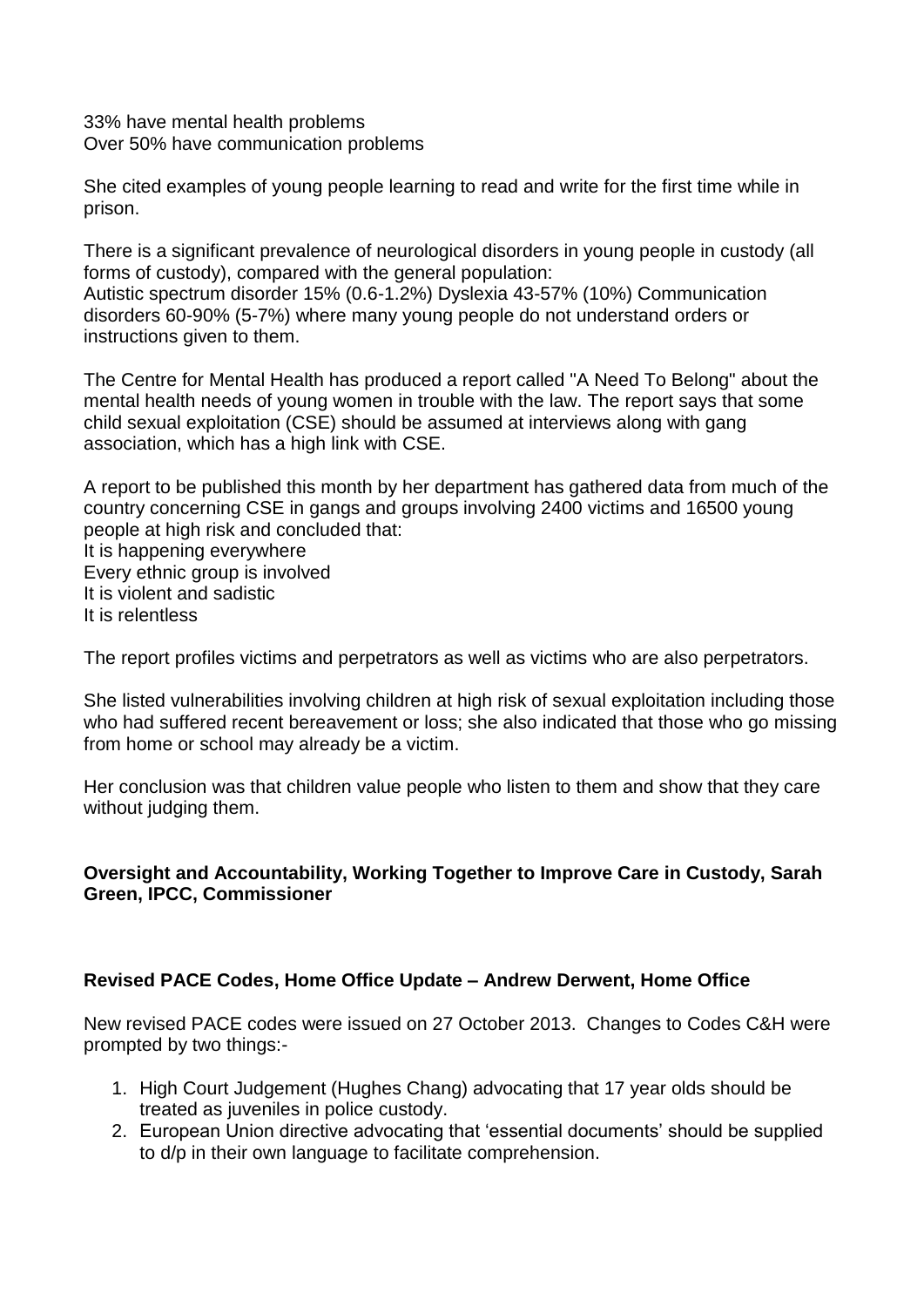Thus, appropriate adults will be provided as a matter of course to all 17 year olds as to 10- 16 year olds and someone responsible for their welfare will be advised that they are in custody. There are still 3 anomalies where 17 year olds will not be treated as 10-16 year olds but as adults due to primary legislation which has not been amended:-

- 1. They can't be detained for their own interests
- 2. They can't be transferred to local authority accommodation
- 3. They can agree themselves to samples being taken

With regards to translation of essential documents, the Home Office is working on templates that Forces will be able to download as they do currently with the Rights and Entitlements sheet.

#### **Learning from Deaths in Police Custody, The Role of the Custody Visitor – Deborah Coles, Inquest**

Ms Coles first outlined the role of INQUEST: Its functions are to offer

- Advice
- Casework
- Policy & Research
- Campaigning

She explained that deaths in custody had caused much disquiet in government circles, comparing it to "Plebgate", and then gave recent case studies regarding such deaths, eg, Thomas Orchard and Andzej Rymarzak.

The key issues addressed in such case studies are

- Mental Health
- Restraint (including Taser use)
- Drug & alcohol intoxication
- Drug swallowing
- Medical care and the role of the FME
- Self-harm & self-inflicted deaths

She expressed concern arising from the inspections carried out by the HMIP/HMIC, noting that there were

- Poor recording and analysis of use of force
- Authorisation and incidence of strip searches and use of force use of strip clothing
- Too many mental health detainees in police custody
- Unsatisfactory risk management

Ms Cole concluded that ICVs played a role in improving the situation through coordination.

#### Useful websites: